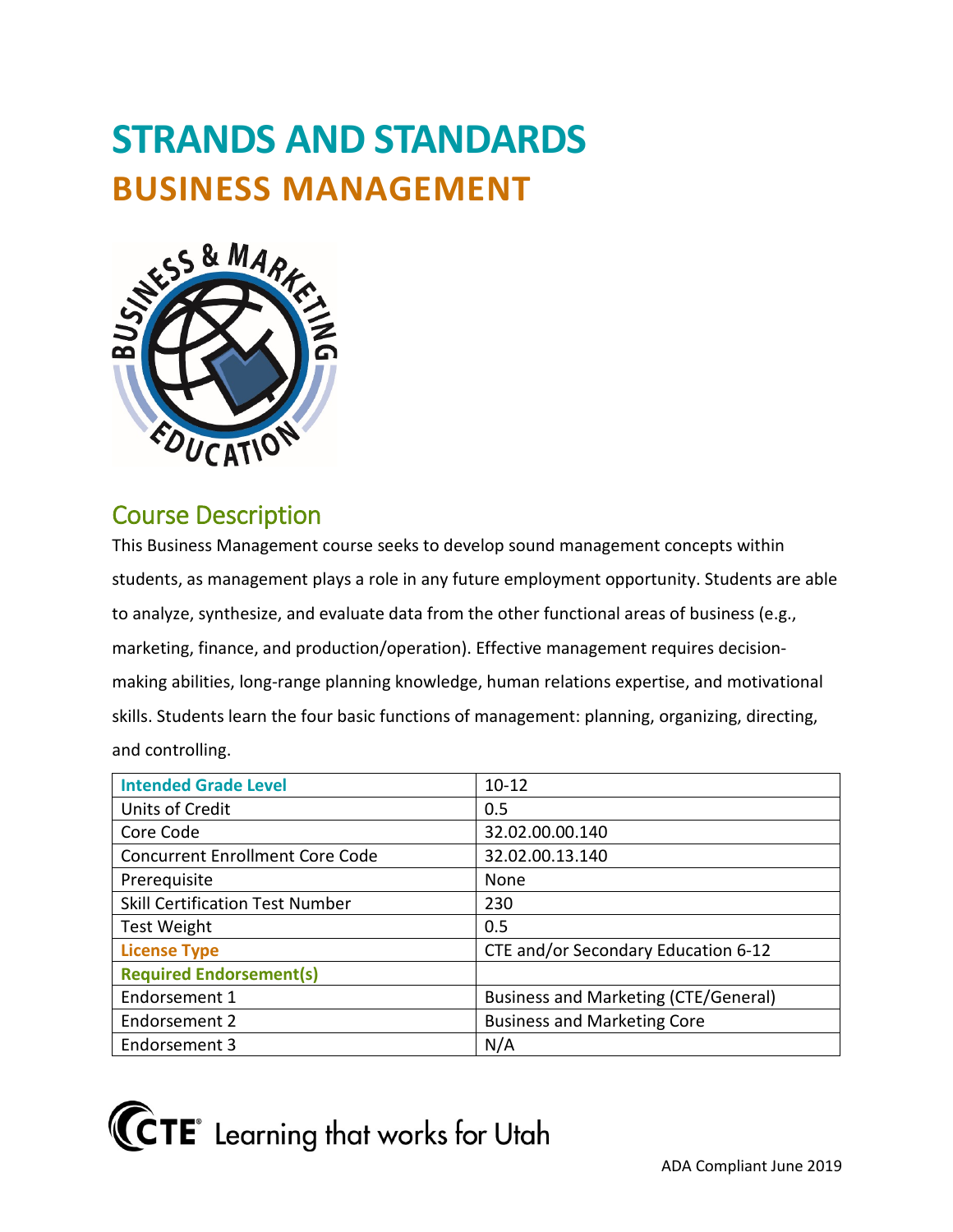# STRAND 1

 **Planning Function - Students will determine the most effective course of action for setting an organization's goals and deciding how to achieve them.** 

## Standard 1

Describe the importance of a mission statement, vision statement, goals (long-term) and objectives (short-term).

### Standard 2

Identify and explain the business decision-making process:

- **DECIDE**
	- **D**efine goal
	- **E**stablish criteria
	- **C**hoose good options
	- **I**dentify pros & cons
	- **D**ecide the most logical option for the situation
	- **E**valuate results

### Standard 3

Distinguish between strategic (long-term) and operational (short-term) planning.

- Identify examples of strategic planning (SWOT analysis)
- Identify examples of operational planning

# Standard 4

Identify and explain how each planning tool is utilized in the business decision-making process:

- Budgets
- Schedules
- Standards
- Policies
- Procedures
- Research

### Standard 5

 resource allocation. Understand the importance and purpose of a business plan for managerial success and capital

### Standard 6

Compare and contrast the process of planning an online business vs. a brick-and-mortar.

#### Performance Skills (Choose at least one)

• Research information on an existing corporation and create an electronic presentation. Include the following: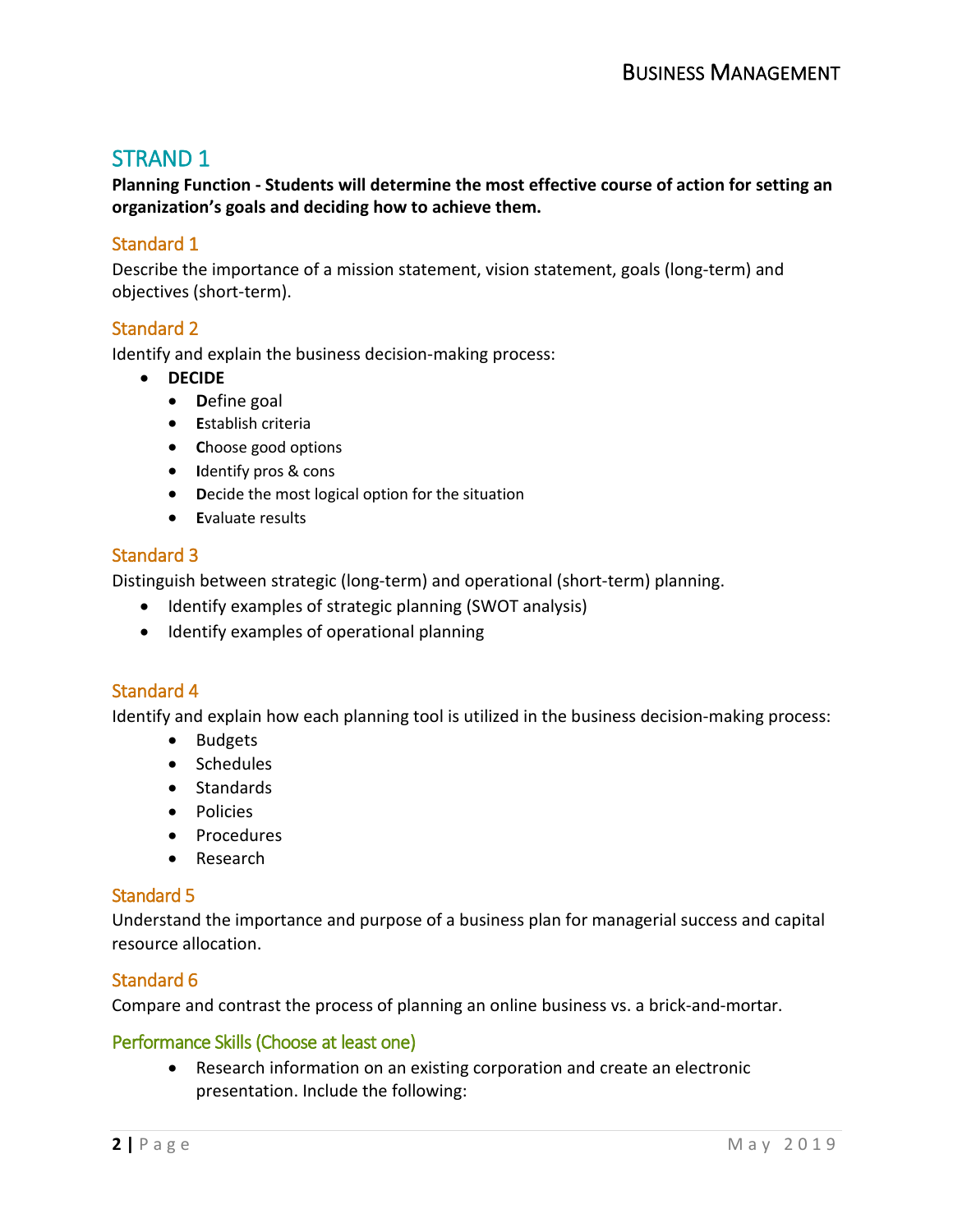- mission statement
- code of ethics (conduct)
- company history (story)
- current leadership
- current financial statements
- Employee inclusion

#### AND/OR

• create a business plan.

### Workplace Skills

Students will connect their knowledge with current workplace skills including:

- Critical thinking
- Problem solving
- Teamwork
- Communication

# STRAND 2

 **Organizing Function - Students will determine how activities and resources are to be assembled and coordinated.** 

### Standard 1

Identify characteristics, advantages, disadvantages, and examples of basic forms of ownership:

- Sole Proprietorship
- Partnership
- Corporation
- Franchise
- LLC (Limited Liability Corporation)
- S-Corporation

### Standard 2

Identify types of organizational structures and how they are utilized within a business:

- Line
- Line and Staff
- Matrix
- Team

### Standard 3

Differentiate between management structures (centralized and decentralized) and describe the advantages and disadvantages of each.

#### Workplace Skills

Students will connect their knowledge with current workplace skills including:

- Critical Thinking
- Problem Solving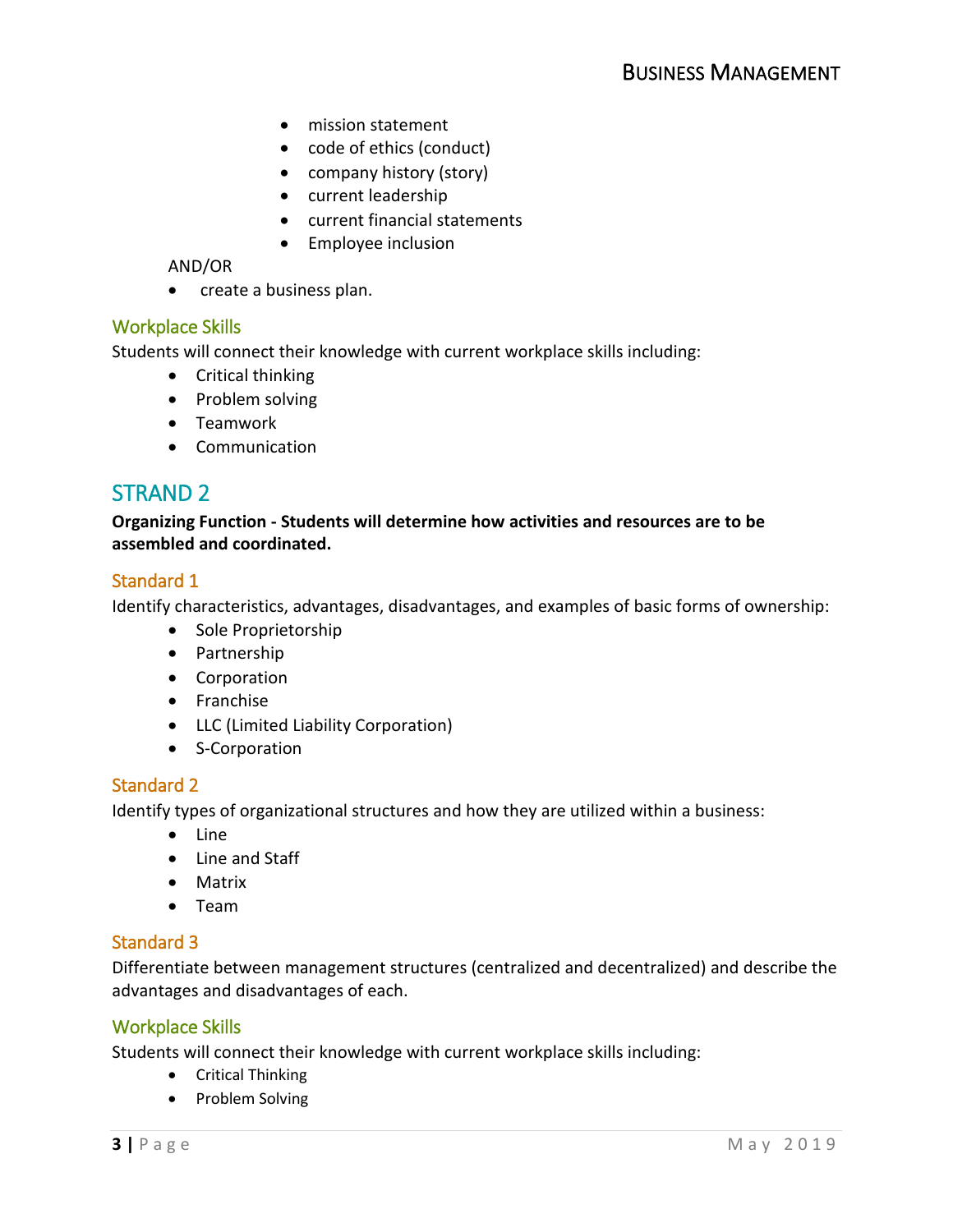- Teamwork
- Communication
- Legal Requirement/Expectation

# STRAND 3

 **Leading Function - Students will identify and describe how to influence members of the organization to work together effectively.** 

### Standard 1

Identify successful leaders in the current business industry.

### Standard 2

Explore effective leadership qualities which include:

- Honesty (high standards of integrity)
- Judgment (consider fact carefully & gather new information)
- Objectivity (no bias—look at all sides of a problem)
- Initiative (ambition and persistence in reaching goals)
- Dependability (follow through on commitments)
- Cooperation (work well with others)
- Courage (able to make unpopular decisions)
- Confidence (trust own judgment)
- Stability (not highly emotional, solve problems and reduce conflicts)
- Understanding (understand people, encourage others to share opinions)

### Standard 3

Identify, compare, and contrast different leadership styles:

- Autocratic
- Democratic
- Laissez-faire

#### Standard 4

Describe techniques managers use to motivate individual employees:

- Goal Setting
- Job Advancement
- Cross-training
- Empowerment
- Self-direction

### Performance Skills

- skills/characteristics with those they would like to develop in the future. • Complete an individual student profile comparing their current leadership
- • Use online resources to research a business leader and prepare an oral presentation using an electronic resource.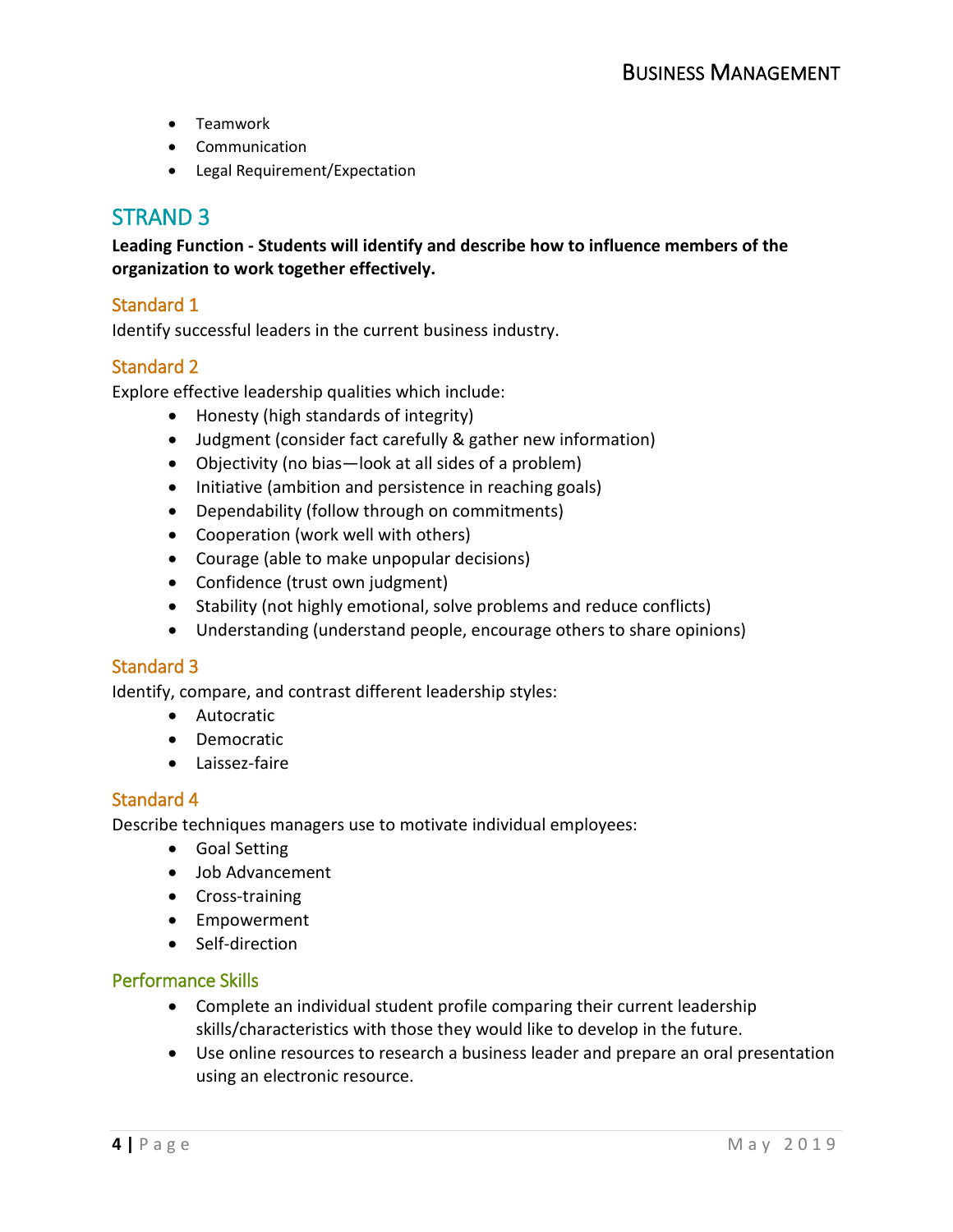• Utilizing leadership skills, organize or participate in one of the following activities: class presentation, collaborative activity, or school service activity.

# Workplace Skills

Students will connect their knowledge with current workplace skills including:

- Critical thinking
- Problem solving
- Teamwork
- Communication
- Accountability
- Dependability

# STRAND 4

 **Controlling Function - Students will evaluate organizational activities and determine a plan of action.** 

# Standard 1

 Evaluate and determine alternative actions when goals are not being met (changing goals or changing strategies).

### Standard 2

Identify the four steps used in the process of controlling operations within a business:

- Set standards
- Measure performance
- Analyze performance
- Take corrective action

# Standard 3

Identify the major factors in operations management:

- TQM (total quality management)
- Lean
- Supply chain management

### Workplace Skills

Students will connect their knowledge with current workplace skills including:

- Critical thinking
- Problem solving
- Communication

# STRAND 5

 **Financial Information - Students will analyze and understand the importance of financial information in the business decision-making process.**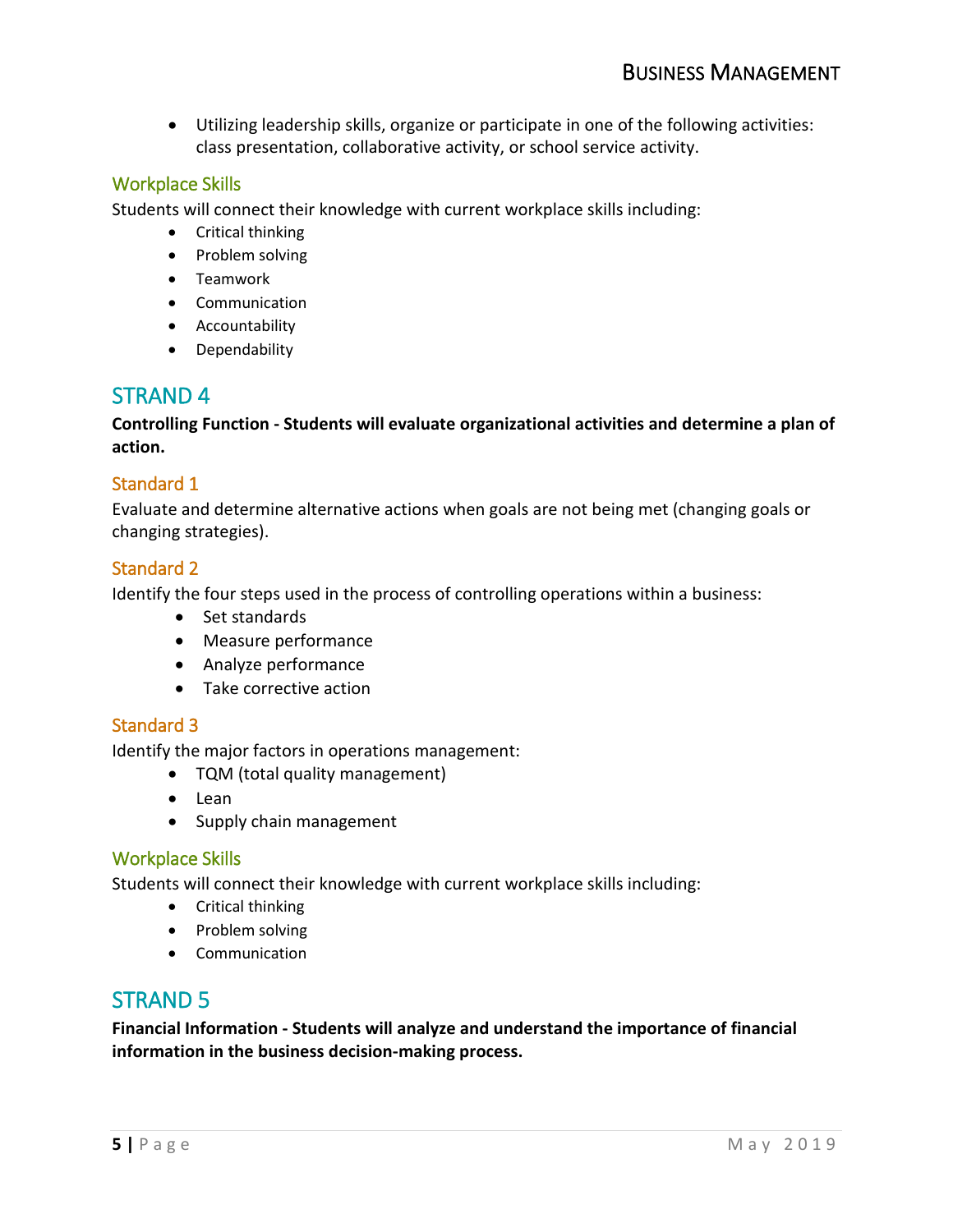Identify and define basic financial terms used in business:

- Asset
- Liability
- Owner's Equity
- Revenue
- Expense

# Standard 2

Analyze basic financial statements used in business:

- Income Statement
- Balance Sheet
- Cash Flow Statement

# Standard 3

 Analyze and interpret data that appears on financial statements used in making management decisions:

- Return on Sales
- Breakeven Analysis

# Standard 4

Identify and explore sources for securing financing to start and operate a business.

- Personal Savings
- Bank Financing
- SBA Loans
- Crowd Sourcing
- Venture Capital

### Performance Skills

 Utilize an electronic spreadsheet to manipulate financial data. Ex. formulate an income statement, a balance sheet, or a cash flow statement.

### Workplace Skills

Students will connect their knowledge with current workplace skills including:

- Critical thinking
- Problem solving
- Communication
- Mathematical competency

# STRAND 6

 **Economics - Students will understand economic concepts that affect the business decisionmaking process.**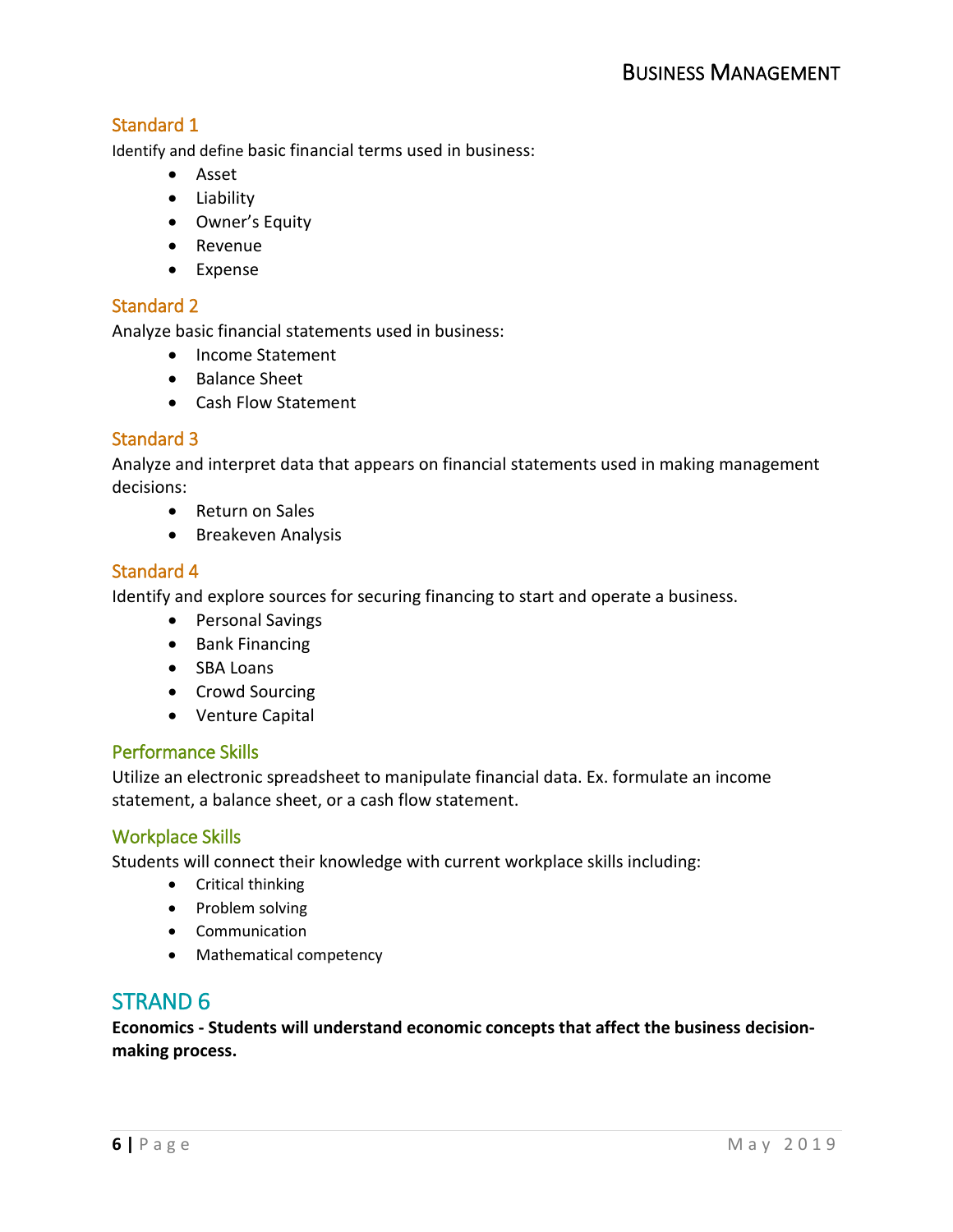Understand basic economic terms that affect businesses decision-making

- Explain the determinants of supply and demand.
- Understand opportunity cost and scarcity.
- Describe the interrelationship between cost and price.
- Describe the concepts of import and export.
- Understand the concept of business life cycle as it correlates with the economy (depression, inflation, recession, expansion)

### Standard 2

Understand economic factors as they apply to international business:

- Comparative Advantage
- Absolute Advantage
- Balance/Restriction of Trade (imports, exports, tariff, embargo, sanction)
- Exchange Rate

# Standard 3

Describe how the law of supply and demand affects price.

### Standard 4

Identify, compare, and contrast various types of competition:

- Monopoly
- Monopolistic Competition
- Government Regulated Monopolies (natural and legal)
- Oligopoly
- Pure competition

#### Workplace Skills

Students will connect their knowledge with current workplace skills including:

- Critical thinking
- Problem solving
- Mathematical competency

# STRAND 7

### **Marketing - Students will understand how marketing affects business decisions.**

### Standard 1

Identify and understand the four P's of the marketing mix:

- Product
- Place (distribution)
- Price
- Promotion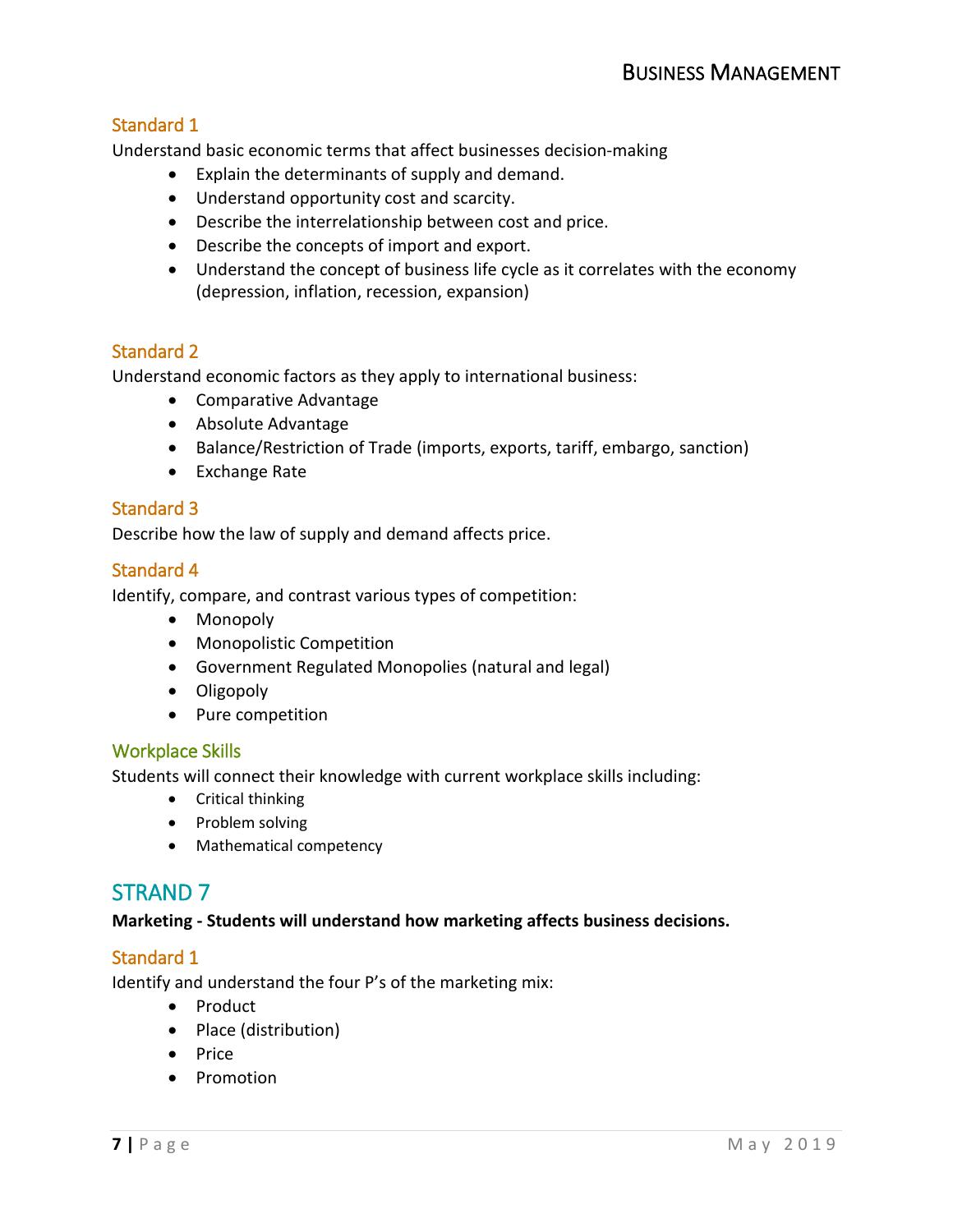Research markets to determine what the customer values:

- Market Segmentation (target market, demographics, geographic, psychographics)
- Utility (form, place, time and possession)

### Standard 3

Understand the use of pricing strategy:

- Psychological (odd/even, prestige)
- Cost-plus vs Markup
- Penetration vs Skimming

### Standard 4

Identify and understand distribution channels (place):

- JIT (just-in-time) Inventory
- Transportation of Goods

### Standard 5

Recognize the different types of promotions in the promotional mix:

- Advertising
- Sales Promotion
- Personal Selling
- Public Relations

### Workplace Skills

Students will connect their knowledge with current workplace skills including:

- critical thinking
- problem solving
- communication

# STRAND 8

 **Human Resources - Students will describe human resource management and its importance to the successful operation of an organization.** 

### Standard 1

Compare and contrast management theories:

- Theories, X, Y, and Z
- Herzberg's Theory
- Maslow's Hierarchy of Needs

#### Standard 2

Explain management responsibilities:

- Recruiting
- Hiring
- Training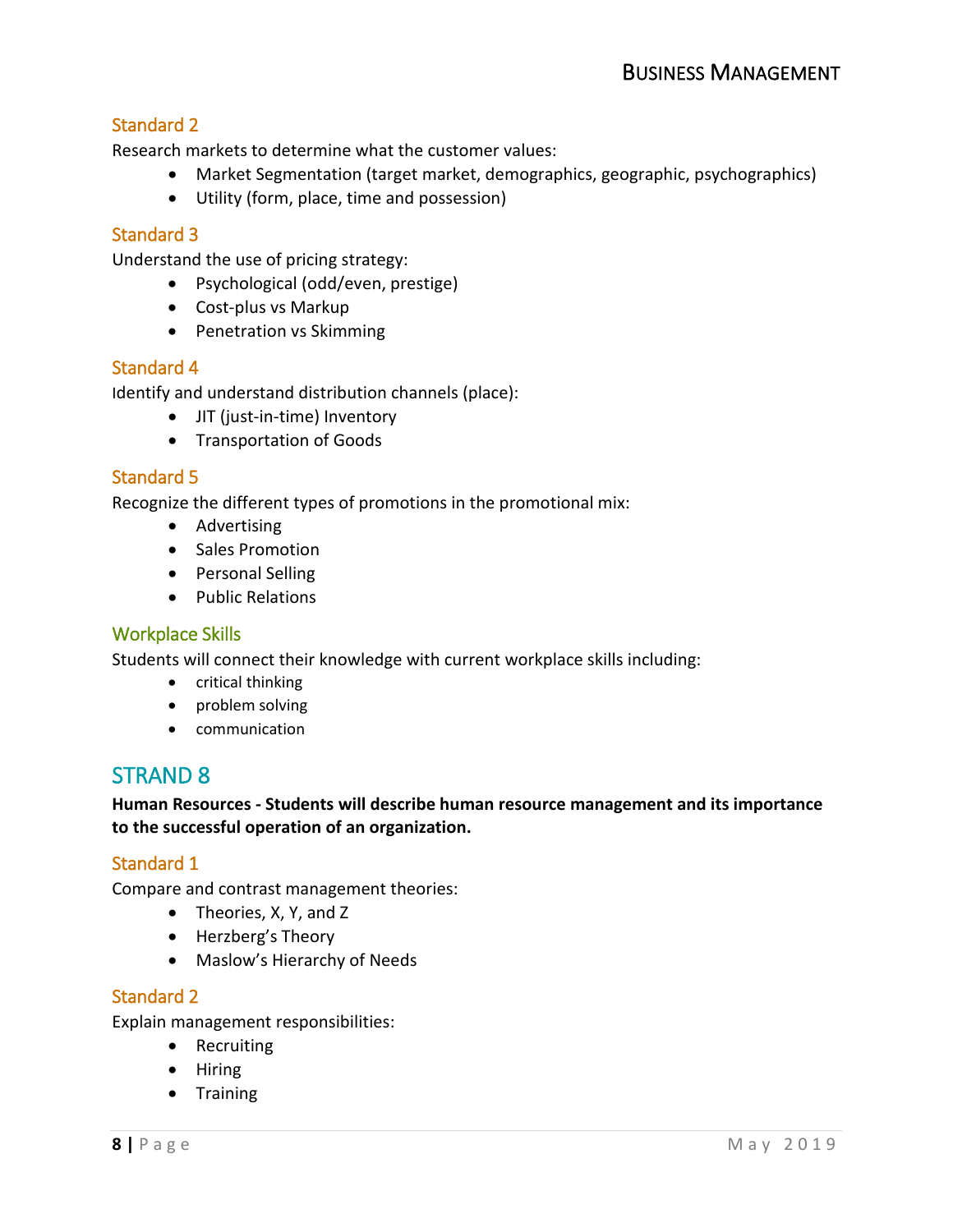- Appraising
- Firing, Terminating, Dismissing
- Inclusion

Understand compensation and benefits:

- Wage
- Salary
- Insurance (disability, long-term, medical, dental)
- Retirement
- Vacation
- PTO (paid time off)

### Performance Skills

- Review a current businesses human resource policy and weigh the pros and cons. OR
- Create a new human resource policy for an existing business.

### Workplace Skills

Students will connect their knowledge with current workplace skills including:

- Critical thinking
- Problem solving
- Communication
- Accountability
- Dependability

# STRAND 9

 **responsibility in business. Ethics and Social Responsibility - Students will understand and identify ethics and social** 

### Standard 1

Understand the purpose of a business code of ethics/conduct.

### Standard 2

Explain the overall nature of social responsibility:

- Philanthropy
- Human Rights Violations
- Child Labor
- Environmental Impact
- Whistle Blowing
- Citizenship (including both digital and moral)
- Diversity